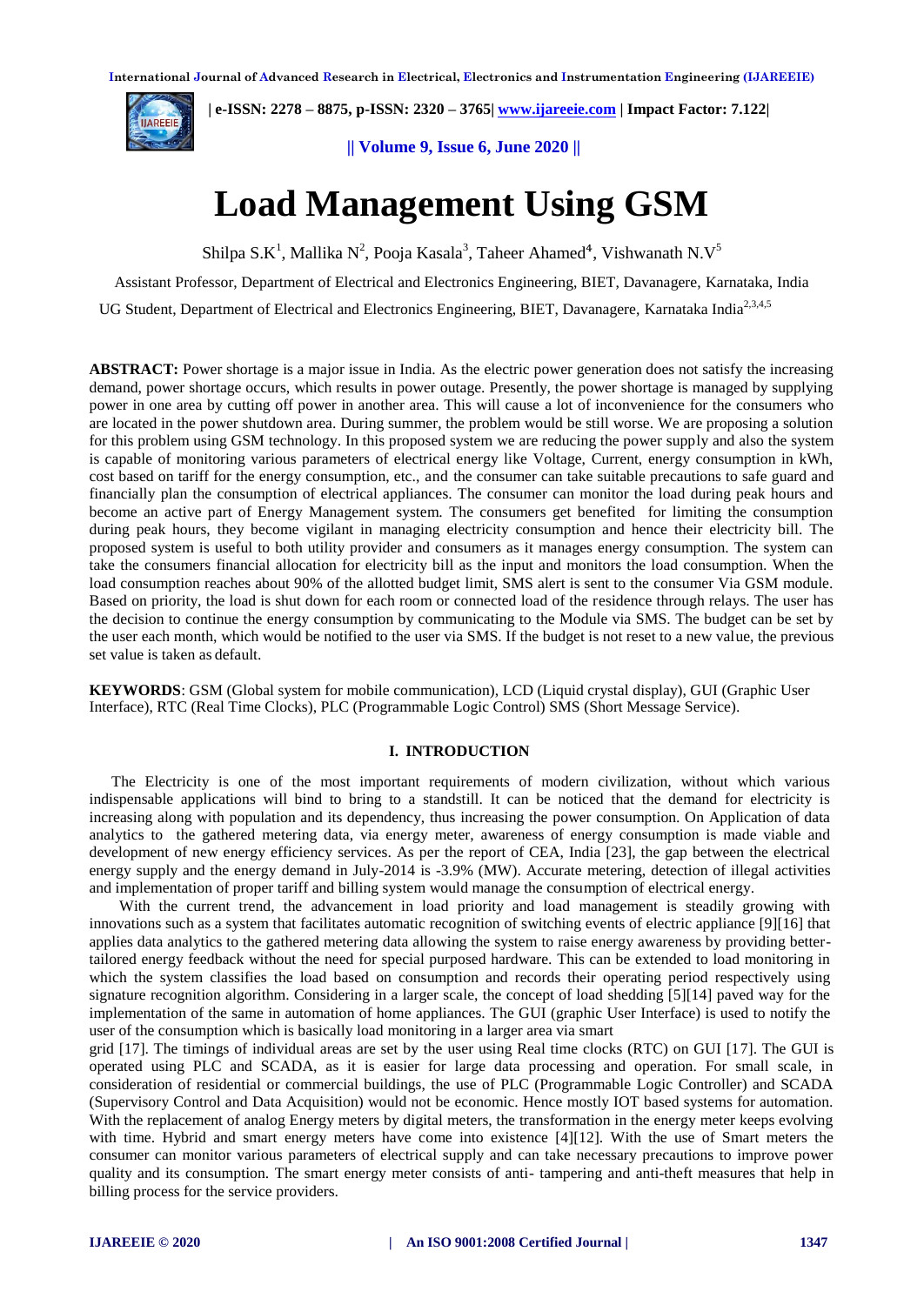

 **| e-ISSN: 2278 – 8875, p-ISSN: 2320 – 3765[| www.ijareeie.com](http://www.ijareeie.com/) | Impact Factor: 7.122|** 

# **|| Volume 9, Issue 6, June 2020 ||**

The proposed System is capable of monitoring various parameters of electrical energy like Voltage, Current, energy consumption in kWh, cost based on tariff for the energy consumption, etc., and the consumer can take suitable precautions to safe guard and financially plan the consumption of electrical appliances. The consumer can monitor the load during peak hours and become an active part of Energy Management system. The consumers get benefited for limiting the consumption during peak hours, they become vigilant in managing electricity consumption and hence their electricity bill. The proposed system is useful to both utility provider and consumers as it manages energy consumption. The system can take the consumers financial allocation for electricity bill as the input and monitors the load

consumption. When the load consumption reaches about 90% of the allotted budget limit, SMS alert is sent to the consumer Via GSM module. Based on priority, the load is shut down for each room or connected load of the residence through relays. The user has the decision to continue the energy consumption by communicating to the Module via SMS. The budget can be set by the user each month, which would be notified to the user via SMS. If the budget is not reset to a new value, the previous set value is taken as default.

# **II. PROBLEM STATEMENT**

Power wastage is one of the issue in India. The main goal of the project is to decrease electricity wastage. So this project proposing a solution for the problem using GSM technology. In this project, the power supply reduces to each customer thus increasing the number of consumers. The consumer has to reduce the load in order to get electricity gain.

# **III. OBJECTIVES AND SCOPE**

- $\triangleright$  Simplicity and cost-effective.
- $\triangleright$  Smart load management system.
- $\triangleright$  GSM technology is convenient and having fast communication.
- $\triangleright$  To access the load in a safe condition even when the operator is far away from the load side.

#### **IV. LITERATURE SURVEY**

Paper 1.Leveraging smart meter data to recognize home appliances Weiss,M. Helfenstein, A. and Staake, T (2012).

In this paper a detailed description and evaluation of a system that facilitates automatic recognition of switching events of electric appliances. This objective is achieved by interconnecting components that are becoming ubiquitous in home environments: a smart meter and a smart phone. The signature database is established over time and allowing new devices that is an integral part of fast changing home environment. Applying data analytics to the gathered metering data allows the system to raise energy awareness by providing better-tailored energy feedback without the need for special purposed hardware. In combination with actuation capabilities, we can foresee this information to be used to automatically optimize energy consumption and hence increase residential energy efficiency. In this paper we present an infrastructure and a set of algorithms that make use of smart meters together with smart phones to realize new energy efficiency services (such as itemized electricity bills or targeted energy saving advice). The algorithm was developed based on the data collected by individual appliances and their

energy consumption as training sets. The signature recognition i.e. the type of load and energy consumption was 87 % with simultaneous connection of 8 loads. It classifies the load based on consumption, monitors and records their operating periods respectively using signature recognition algorithm.

Paper 2. An Embedded Technology Based Automated City Load Shedding Management Scheme, Abhishek Pawar , Zainab Mizwan (Vol. 6, Issue 10, October- 2018).

Load shedding strategy is applied when there is not enough electricity available to meet Load shedding strategy is applied when there is not enough electricity available to meet the increasing demand of consumers, and an electricity supply or utility company stops the energy supply to certain areas. It is a last option to balance Electricity supply and demand. The process is more prone to hum an errors as an operator has to manually switch the load ON/OFF. In this paper, an automated load shedding management module was developed and used to demonstrate the use of embedded systems concept in the field of Power System Automation. By using low cost components and programmed ARM processor automatic switching operations in various stages of the lab-scale model of the given circuit arrangement is performed and available power is distributed with the automated load shedding plan. The scheme was automated, thus eliminating human error completely. From the graphic user interface (GUI) the relays are turned ON or OFF based on the load distribution. The GUI is also used to notify the user of the consumption. The timings of individual areas are set by the user using Real time clocks (RTC) on GUI.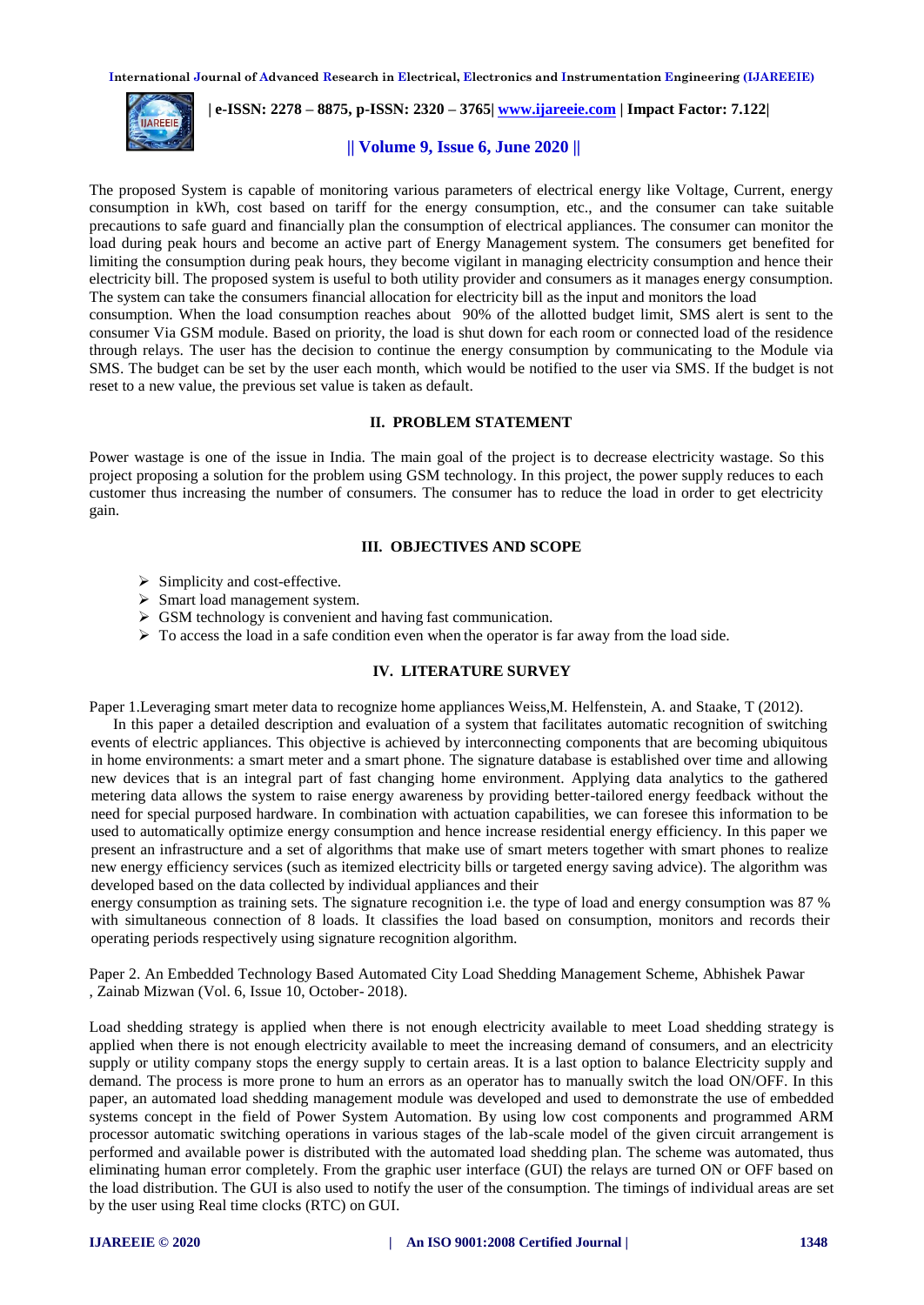

# **| e-ISSN: 2278 – 8875, p-ISSN: 2320 – 3765[| www.ijareeie.com](http://www.ijareeie.com/) | Impact Factor: 7.122|**

# **|| Volume 9, Issue 6, June 2020 ||**

# **V. METHODOLOGY**

The system is built sequentially by simulation and coding with the help of Arduino IDE software. The program is dumped to developing board (Arduino Mega) using USB

2.0 cable. By connecting a load (lamp load), the current is drawn through the sensor. On detection of current, the LCD displays the current value. The power consumption displays in LCD is verify with that of the energy meter reading. The keypad is connected to the Arduino board, it is used to set the budget as per consumer need. The Arduino board is connected to the GSM module and it is programmed to send SMS alert to the registered number (Defined in the program) when the load power consumption is reaches to 90 percent of the set value. Once the alert is notified, the load is tripped for the first load which is set in load priority. The load priority list is set by the user to trip in sequential order, so that if any important work or the necessity of power for the particular load is not alerted.



**Fig: 1 Block diagram of the system**

At the end of the month, another notification is sent to the user to reset the budget for the next month. If the budget is not reset by the user, the previous value that is set by the user is taken for the next month.

#### **VI. COMPONENTS USED**

#### **1.** Arduino mega 2560

The Arduino Mega 2560 is a microcontroller board based on the ATmega2560.Purpose for using Arduino mega 2560 is where most pins comes in with 54 Digital I/O pins (were 15 of them have PWM) and has 16 Input Analog pins. The Mega has four hardware serial ports, which means maximum speed if you need a second or third (or fourth) port. By turning the power on and off very rapidly, the average power to the motor goes up or down, changing its speed without varying the voltage (that is, except for either full on or completely off). The Mega 2560 has the most SRAM space with 8kB, which is 4x more than the Uno and is more powerful than UNO.



 **Fig 2. Arduino mega 2560**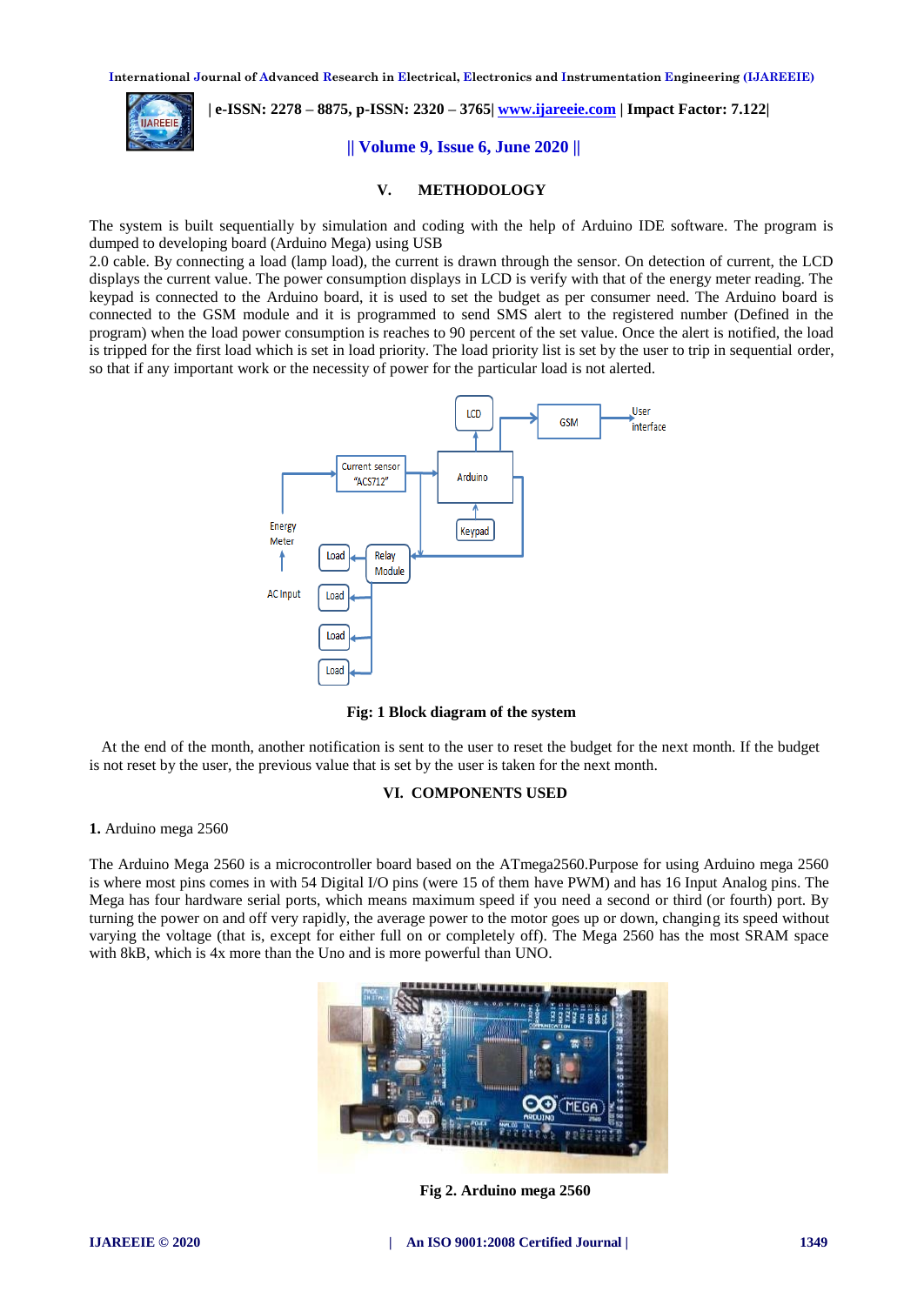

 **| e-ISSN: 2278 – 8875, p-ISSN: 2320 – 3765[| www.ijareeie.com](http://www.ijareeie.com/) | Impact Factor: 7.122|** 

# **|| Volume 9, Issue 6, June 2020 ||**

Digital Energy Meter:

An energy meter displays the energy consumption of a specific load normally in units of kilowatt-hour KWh. One KWh is equal to 1000 watts  $3600$  seconds=  $3.6$  mega joule=3.6 MJ. The digital energy meter measures the energy consumption and displays it in numerical form. The resolution depends in the least digit that can be displayed that is the minimum value that can be displayed. Here digital energy meter is used over analog due to its numerous advantages such as accuracy, auto polarity, current protection, robustness, stable calibration and is user friendly



 **Fig.3 Digital energy meter**

#### 3. Sim 800A (GSM/GPRS module)

GSM is a mobile communication mode, it stands for global system for mobile communication (GSM). A GSM digitizes and reduces the data, then sends it down through a channel with two different streams of client data, each in its own particular time slot. The digital system has an ability to carry 64 kbps to 120 Mbps of data rates. A GSM modem is duly interfaced to the MC through the level shifter IC Max232. The SIM card mounted GSM modem upon receiving digit command by SMS from any cell phone send that data to the MC through serial communication. While the program is executed, the GSM modem receives command 'STOP' to develop an output at the MC, the contact point of which are used to disable the ignition switch. The command so sent by the user is based on an intimation received by him through the GSM modem 'ALERT' a programmed message only if the input is driven low. The complete operation is displayed over 16×2 LCD display. SIM800 is a quad-band GSM/GPRS module that works on frequencies GSM850MHz, EGSM 900MHz, DCS 1800MHz and PCS 1900MHz. SIM800 features GPRS multi-slot class 12/ class10 (optional) and supports the GPRS coding schemes CS-1, CS-2, CS-3 and CS- 4.With a tiny configuration of 24\*24\*3mm, SIM800 can meet almost all the space requirements in user applications, such as M2M, smart phone, PDA and other mobile devices. SIM 800A (GSM/GPRS Module) provides effective, reliable and efficient automatic meter reading, and notification through the use of GSM network through mobile phone, thus reduce human effort in meter reading and manage electricity consumption, this method is very economical and time saving. On implementation of this, the electricity consumption management is more efficient i.e. by managing the loads, and hence reducing the electricity billing. This system is very accurate, simple and low power consumption which is used for the real time applications.



 **Fig 4. GSM 800A module**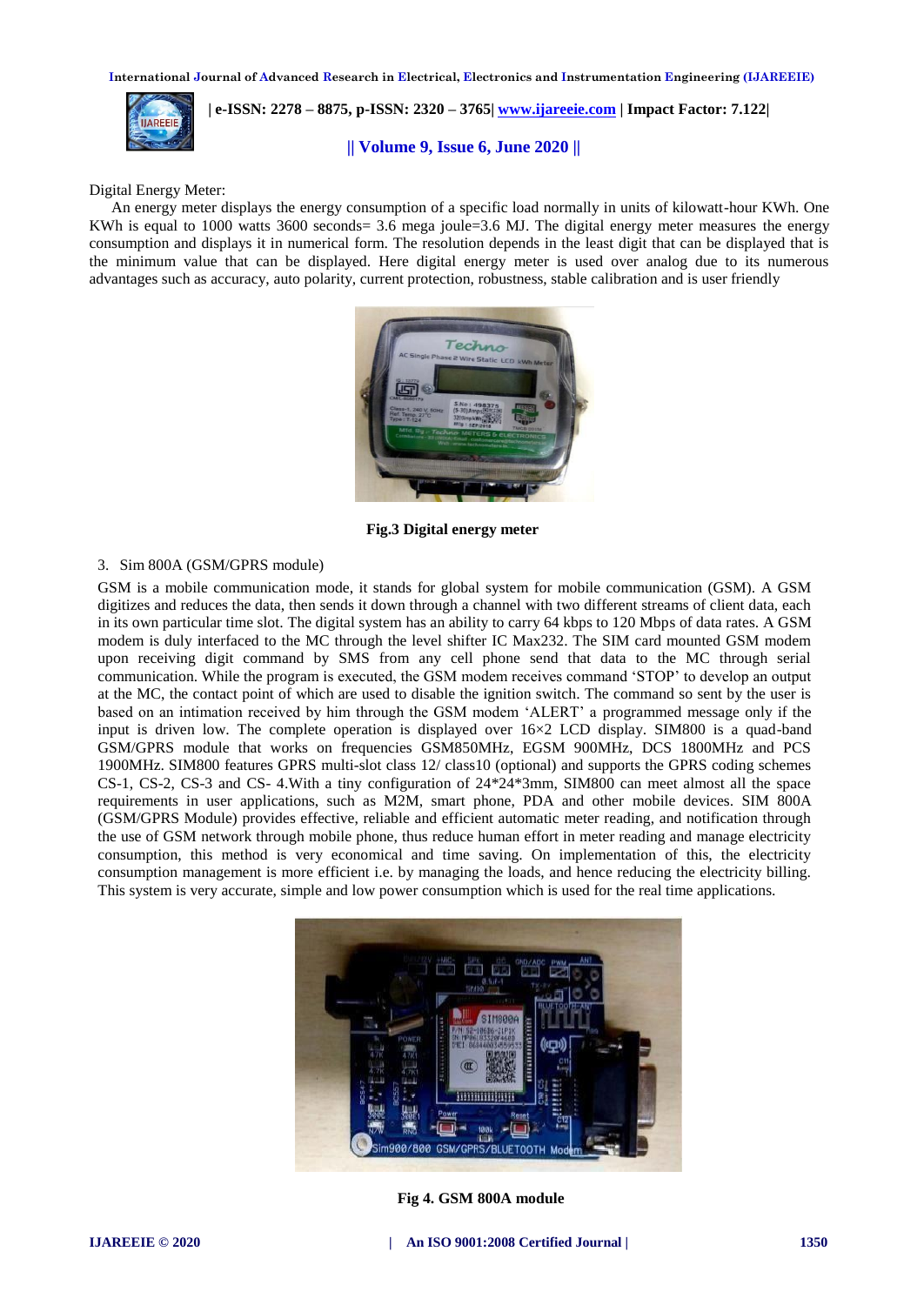

 **| e-ISSN: 2278 – 8875, p-ISSN: 2320 – 3765[| www.ijareeie.com](http://www.ijareeie.com/) | Impact Factor: 7.122|** 

**|| Volume 9, Issue 6, June 2020 ||** 

# 4.ACS712 Current Sensor

ACS712 current sensor consists of a precise, low- offset, linear Hall sensor circuit with a copper conduction path located near the surface of the die. It can accurately detect AC or DC applied current flowing through this copper, conduction path generates a magnetic field which is sensed by the integrated Hall IC and converted in to aproportional voltage. Device accuracy is optimized through the close proximity of the magnetic signal to the Hall transducer. A precise, proportional voltage is provided by the low-offset, chopper- stabilized BiCMOS Hall IC, which is programmed for accuracy after packaging. The maximum AC or DC that can be detected is 30A, and the present current signal is detected via analog I / O port of Arduino.



 **Fig 5. ACS712 Current sensor**

# 5. Keypad  $4 \times 4$

The Here we have used key pad to set the budget per month displayed on LCD screen by the user with password protection by pressing any key where password enter will display where in the user has to enter the password later enter the budget and exit using # button.



**Fig 5. ACS712 current sensor**

# 6. 16×2 LCD

16×2 character liquid crystal display (LCD) module is the most basic electronic display module which is widely used. The module will consist of 2 rows each with 16 columns which can display 16 characters. The main advantage of using a character LCD instead of a seven segment display and other multi-segment LEDs is that there is no limitation in displaying special and custom character animations. All character LCDs will have 16 pins among which 8 are data pins through which data or commands are passed into the LCD registers. In this project, it is used to display the meter reading that includes watt/hour, instantaneous current along with the cost consumption per unit. Further with keypad interface the user sets the budget where password protection is also provided.



 **Fig 7. 16\*2 LCD display**

**7.** Two channel relay

A relay is an electrically operated switch that can be turned on or off, letting the current go through or not, and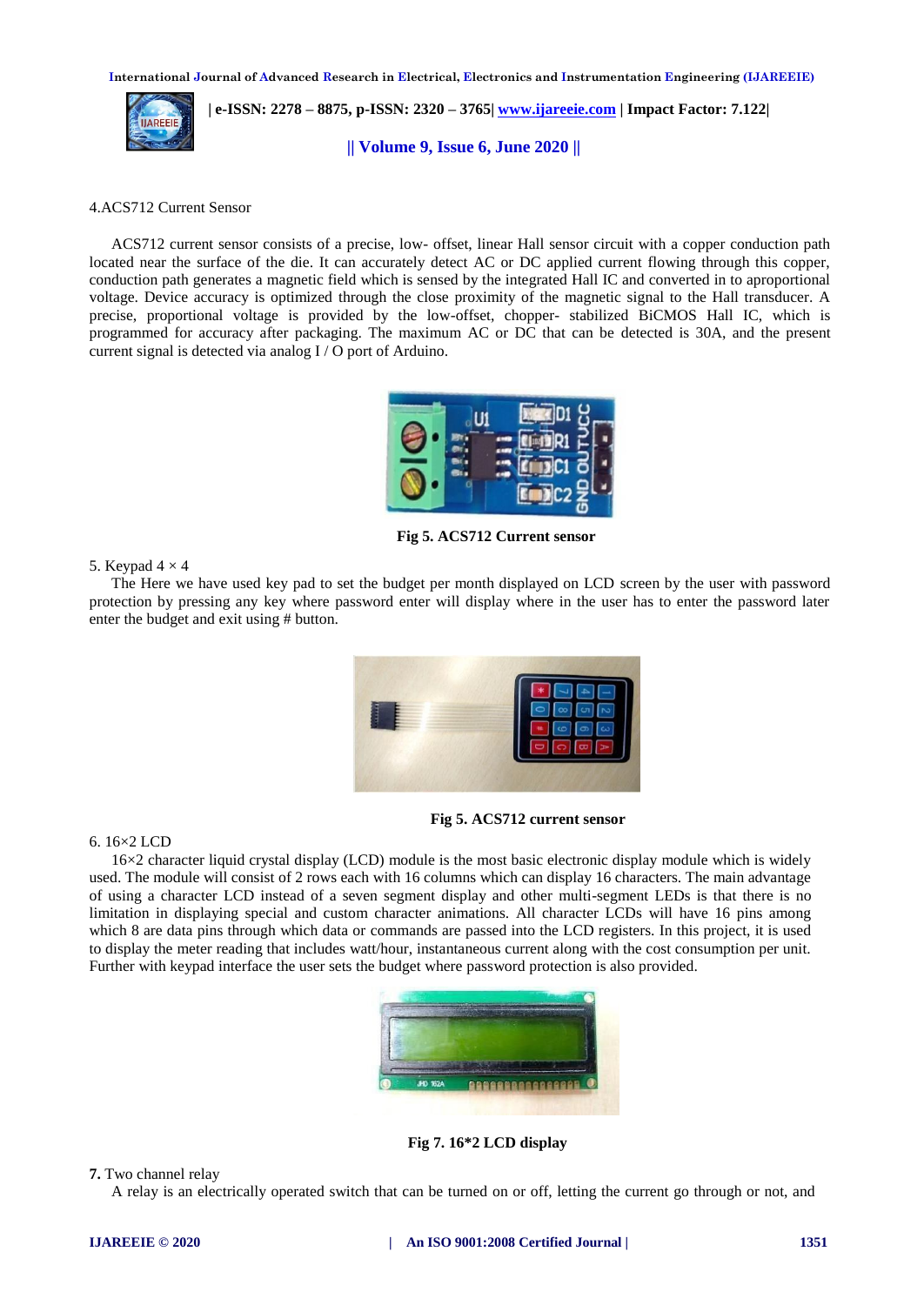

 **| e-ISSN: 2278 – 8875, p-ISSN: 2320 – 3765[| www.ijareeie.com](http://www.ijareeie.com/) | Impact Factor: 7.122|** 

# **|| Volume 9, Issue 6, June 2020 ||**

can be controlled with low voltages, like the 5V provided by the Arduino pins. This relay module has 2 channels.. This module is powered to 5V, which is appropriate to use with Arduino. Considering a single relay of the module. The high voltage output connector has 3 pins, the middle one is the common pin and from the markings one of the two other pins, it is clear that it is for normally open connection (NO) and the other one for normally closed connection (NC). On the other side of the module there are 4 input pins, a Ground and a VCC pin for powering the module. The next set of pins are 3 in number with a jumper between the IDVcc and the Vcc pin i.e. used for connecting the relays to the circuit. With a configuration like this the electromagnet of the relay is directly powered from the Arduino Board and if something goes wrong with the relay the microcontroller could get damaged.



**Fig 8. 2 channel relay module**

# **VII. ADVANTAGES**

- From the information of the energy usage and prices, consumers can manage their activities and energy expenditure accordingly.
- The system will display power consumption and cost per unit continuously.
- This provides a smart way to utilize the load and which is helpful to both the supplier and consumer.
- Power shortage will reduce to considerable amount as usage of high electricity consuming products will not be used by the consumers.
- The system will save electricity and mitigate crisis.

# **VIII. CONCLUSION AND SUGGESTION FOR FUTURE WORK**

The designed system is developed successfully with expected results. The display of LCD is used to view the power consumption values, current values, and amount balance. It also exhibited the flow of operation of operating the menu and exiting for each option. The message is sent to the user via SMS for notification and alerts. The load is also tripped when the set value is reached. Since the Arduino board is used, the system function is temporary which can be erased or manipulated.

The function of the system could be programmed permanently into the Arduino board by burning the bootloader, and permanently connecting the system so that the unwanted distortions is removed. The software can also be burned permanently using other development boards. This also increases the chances of commercializing the system.

The function of the system could be programmed permanently into the Arduino board by burning the bootloader, and permanently connecting the system so that the unwanted distortions is removed. The software can also be burned permanently using other development boards. This also increases the chances of commercializing the system.

With the approval of KEB and other higher officials, it is possible for automatic update of tariff change into the system directly. The program need not be altered every time there is a tariff change. This would be possible by directly sending an update/change to the development board (Arduino MEGA) by the officials via network communications i.e. there would be a link to the electricity board and the consumer. This enables the consumer to be notified of occurring changes instantly and help them in load management.

# **REFERENCES**

- [1] Amhenrior, H.E. and Edeko, F., 2018. Design and Implementation of a GSM-Based Single Phase Prepayment Energy Meter with Hybrid Recharge Mode. American Journal of Embedded Systems and Applications, 6(1), pp.46-55.
- [2] Abhishek Pawar , Zainab Mizwan., October 2018 .An Embedded Technology Based Automated City Load